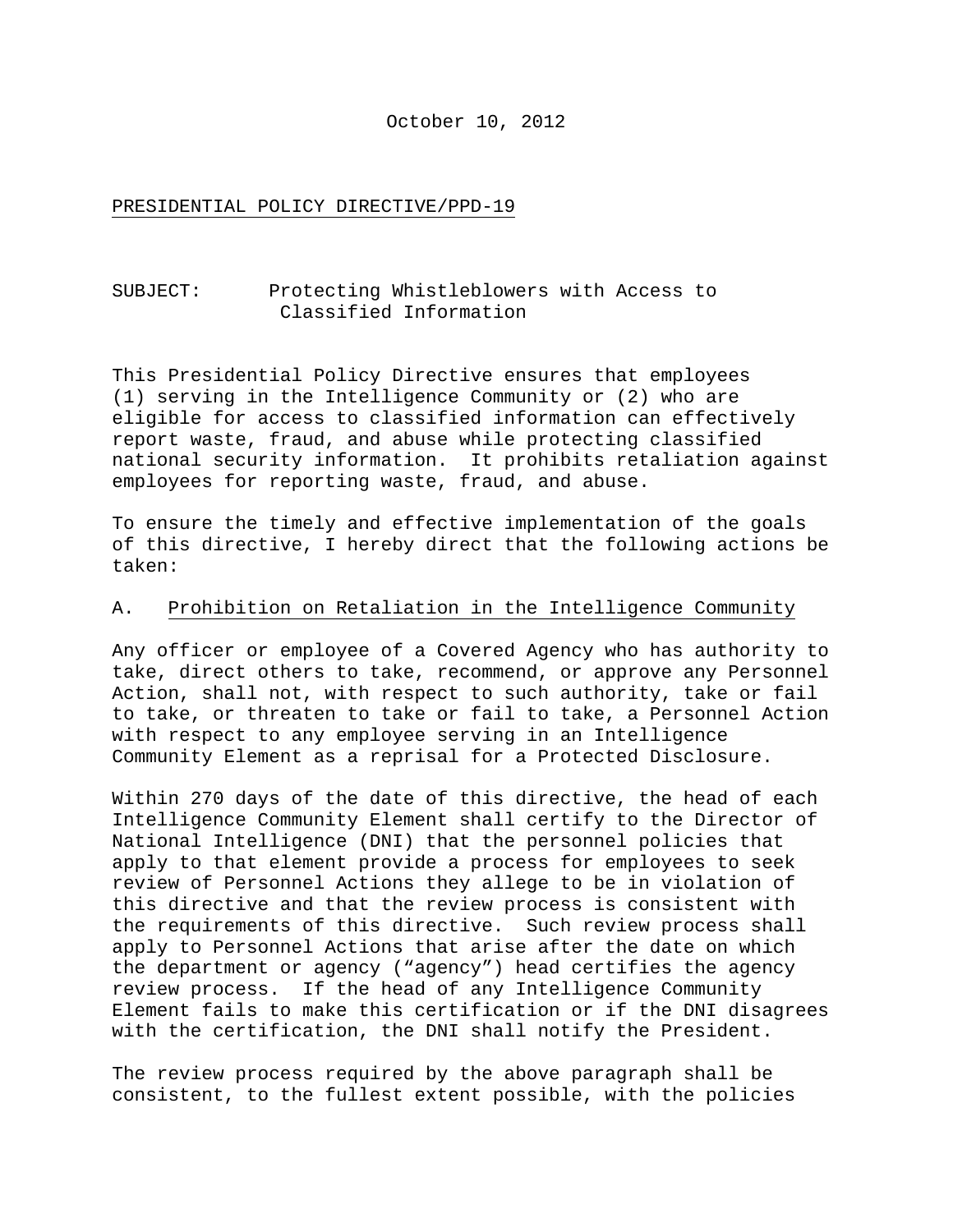and procedures used to adjudicate alleged violations of section 2302(b)(8) of title 5, United States Code. The review process shall provide for the protection of classified national security information and intelligence sources and methods. As part of the review process, the agency Inspector General shall conduct a review to determine whether a Personnel Action violated this directive and may recommend that the agency take specific corrective action to return the employee, as nearly as practicable and reasonable, to the position such employee would have held had the reprisal not occurred. An agency head shall carefully consider the findings of and actions recommended by the agency Inspector General. To the extent authorized by law (including the Back Pay Act), corrective action may include, but is not limited to, reinstatement, reassignment, the award of reasonable attorney's fees, other reasonable costs, back pay and related benefits, travel expenses, and compensatory damages.

# B. Prohibition on Retaliation by Affecting Eligibility for Access to Classified Information

Any officer or employee of an executive branch agency who has authority to take, direct others to take, recommend, or approve any action affecting an employee's Eligibility for Access to Classified Information shall not, with respect to such authority, take or fail to take, or threaten to take or fail to take, any action affecting an employee's Eligibility for Access to Classified Information as a reprisal for a Protected Disclosure.

Within 270 days of the date of this directive, the head of each agency in possession of classified information shall certify to the DNI, acting in his or her capacity as the head of the entity selected by the President under subsection 435b(b) of title 50, United States Code, and as the Security Executive Agent designated in Executive Order 13467 of June 30, 2008, that the agency has a review process that permits employees to appeal actions affecting Eligibility for Access to Classified Information they allege to be in violation of this directive and that the review process is consistent with the requirements of this directive. Such review process shall apply to actions that arise after the date on which the agency head certifies the agency review process. If the head of any agency fails to make this certification or if the DNI disagrees with the certification, the DNI shall notify the President.

The review process required by the above paragraph shall, to the fullest extent possible, be consistent with and integrated into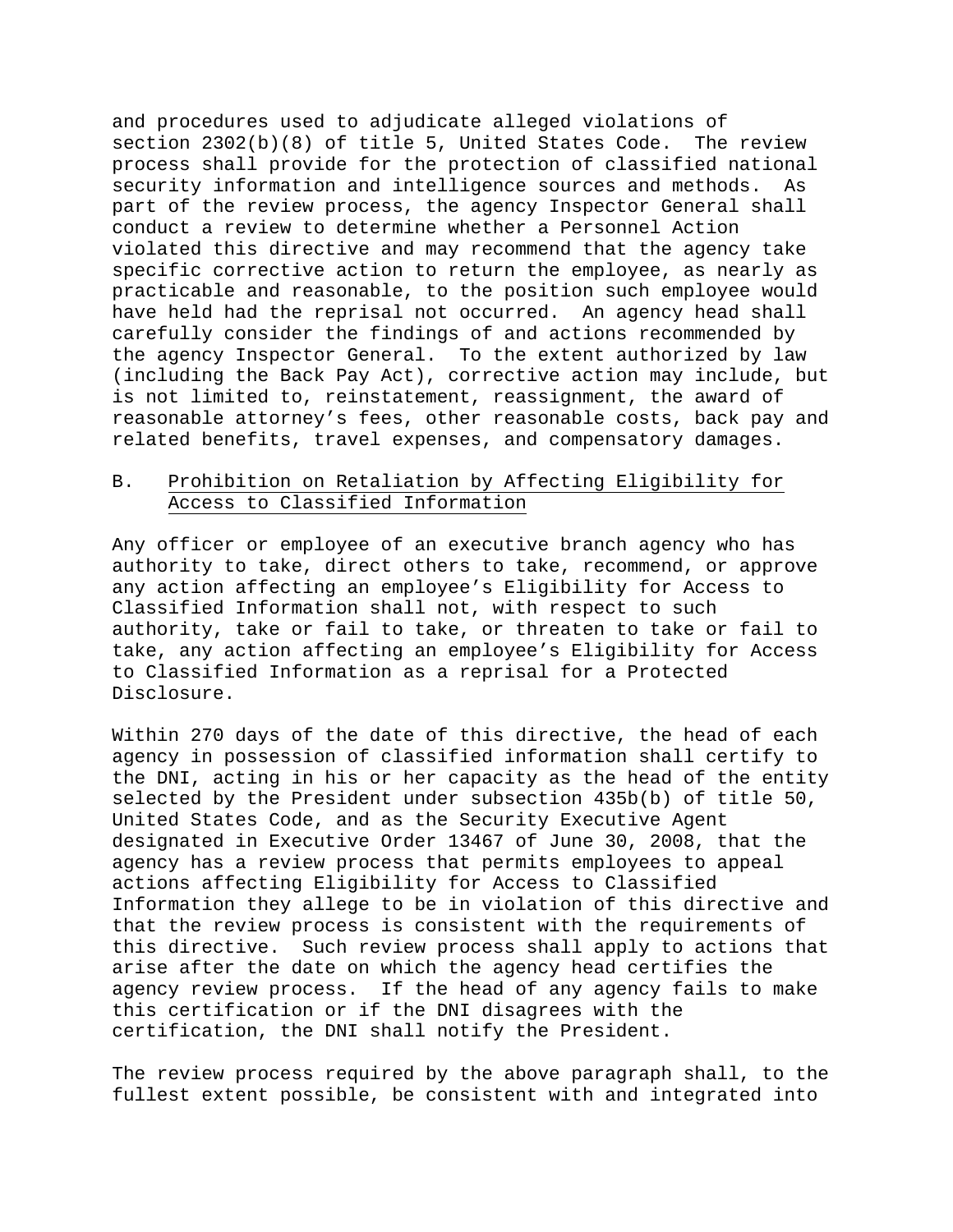the policies and procedures used to review security clearance determinations under Section 5.2 of Executive Order 12968 of August 2, 1995, as amended. The review process shall provide for the protection of classified national security information and intelligence sources and methods. As part of the review process, the agency Inspector General shall conduct a review to determine whether an action affecting Eligibility for Access to Classified Information violated this directive and may recommend that the agency reconsider the employee's Eligibility for Access to Classified Information consistent with the national security and with Executive Order 12968 and recommend that the agency take other corrective action to return the employee, as nearly as practicable and reasonable, to the position such employee would have held had the reprisal not occurred. An agency head shall carefully consider the findings of and actions recommended by the agency Inspector General. To the extent authorized by law (including the Back Pay Act), corrective action may include, but is not limited to, reinstatement, reassignment, reasonable attorney's fees, other reasonable costs, back pay and related benefits, travel expenses, and compensatory damages.

### C. Inspector General External Review Panel

An employee alleging a reprisal who has exhausted the applicable review process required by Section A or B of this directive may request an external review by a three-member Inspector General panel (External Review Panel) chaired by the Inspector General of the Intelligence Community (on behalf of the DNI, acting in his capacity as the head of the entity selected by the President under subsection 435b(b) of title 50, United States Code, and as the Security Executive Agent designated in Executive Order 13467 of June 30, 2008). If such a request is made, the Inspector General of the Intelligence Community shall decide, in his or her discretion, whether to convene the External Review Panel, and, if so, shall designate two other panel members from the Inspectors General of the following agencies: Departments of State, the Treasury, Defense, Justice, Energy, and Homeland<br>Security and Central Intelligence Agency. The Inspector General Security and Central Intelligence Agency. from the agency that completed the initial review shall not be a member of the External Review Panel. The External Review Panel shall complete a review of the claim, which may consist of a file review, as appropriate, within 180 days.

If the External Review Panel determines that the individual was the subject of a Personnel Action prohibited by Section A while an employee of a Covered Agency or an action affecting his or her Eligibility for Access to Classified Information prohibited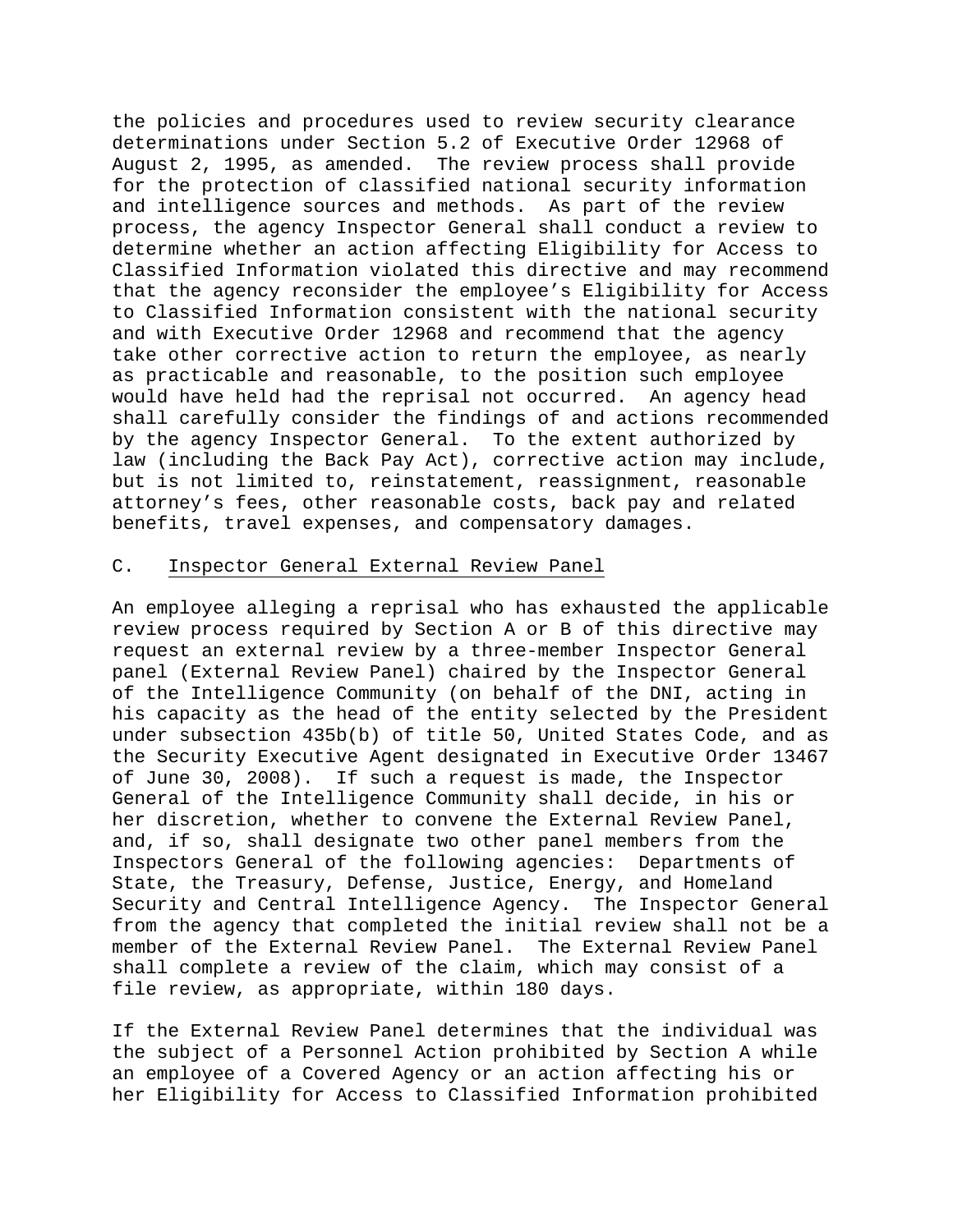by Section B, the panel may recommend that the agency head take corrective action to return the employee, as nearly as practicable and reasonable, to the position such employee would have held had the reprisal not occurred and that the agency head reconsider the employee's Eligibility for Access to Classified Information consistent with the national security and with Executive Order 12968.

An agency head shall carefully consider the recommendation of the External Review Panel pursuant to the above paragraph and within 90 days, inform the panel and the DNI of what action he or she has taken. If the head of any agency fails to so inform the DNI, the DNI shall notify the President.

On an annual basis, the Inspector General of the Intelligence Community shall report the determinations and recommendations and department and agency head responses to the DNI and, as appropriate, to the relevant congressional committees.

With respect to matters covered by this directive, all agencies shall cooperate with their respective agency Inspectors General, the Inspector General of the Intelligence Community, and External Review Panels and provide such information and assistance to their respective agency Inspectors General, the Inspector General of the Intelligence Community, and members of External Review Panels as such Inspectors General may request, to the extent permitted by law.

### D. Policies and Procedures

Within 365 days of the date of this directive, the DNI shall, in consultation with the Secretary of Defense, the Attorney General, and the heads of agencies containing Intelligence Community Elements, issue policies and procedures for ensuring that all employees serving in Intelligence Community Elements are aware of the protections and review processes available to individuals who make Protected Disclosures. These policies and procedures shall to the extent practicable be publically available, and shall provide:

- (1) guidance for individual officers or employees regarding what disclosures are protected;
- (2) guidance for potential recipients on the appropriate handling of Protected Disclosures, including for referral by the DNI or Inspector General of the Intelligence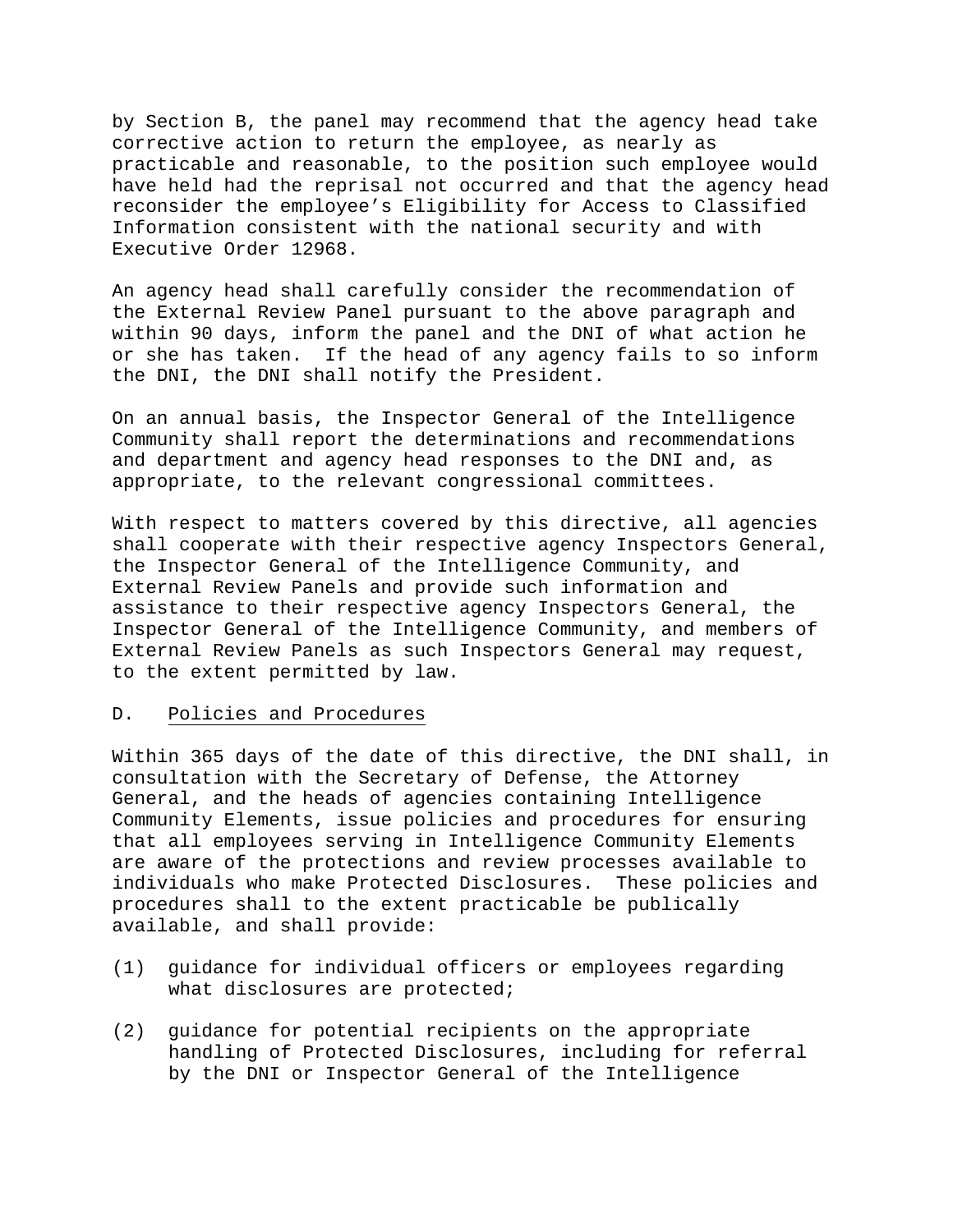Community to appropriate agency officials of any Protected Disclosures unrelated to national intelligence; and

(3) information regarding the review processes required by Sections A, B, and C of this directive.

# E. Review of Regulations Implementing Section 2303 of Title 5, United States Code

Within 180 days of the date of this directive, the Attorney General, in consultation with the Special Counsel and Federal Bureau of Investigation employees, shall deliver a report to the President that assesses the efficacy of the provisions contained in part 27 of title 28, Code of Federal Regulations in deterring the personnel practices prohibited in section 2303 of title 5, United States Code, and ensuring appropriate enforcement of that section, and describes any proposed revisions to the provisions contained in Part 27 of title 28 that would increase their effectiveness in fulfilling the purposes of section 2303 of title 5, United States Code.

### F. Definitions

For purposes of this directive:

- (1) The term "Covered Agency" means an executive department or independent establishment, as defined under sections 101 and 104 of title 5, United States Code, that contains or constitutes an Intelligence Community Element, as defined below.
- (2) The term "Eligibility for Access to Classified Information" means the result of the determination whether an employee (a) is eligible for access to classified information in accordance with Executive Order 12968 (relating to access to classified information), or any successor thereto, and Executive Order 10865 of February 20, 1960, as amended (relating to safeguarding classified information with industry), or any successor thereto; and (b) possesses a need to know under such orders.
- (3) The term "Intelligence Community Element" means any executive agency or unit thereof determined by the President under section  $2302(a)(2)(C)(ii)$  of title 5, United States Code, to have as its principal function the conduct of foreign intelligence or counterintelligence activities, including but not limited to the Office of the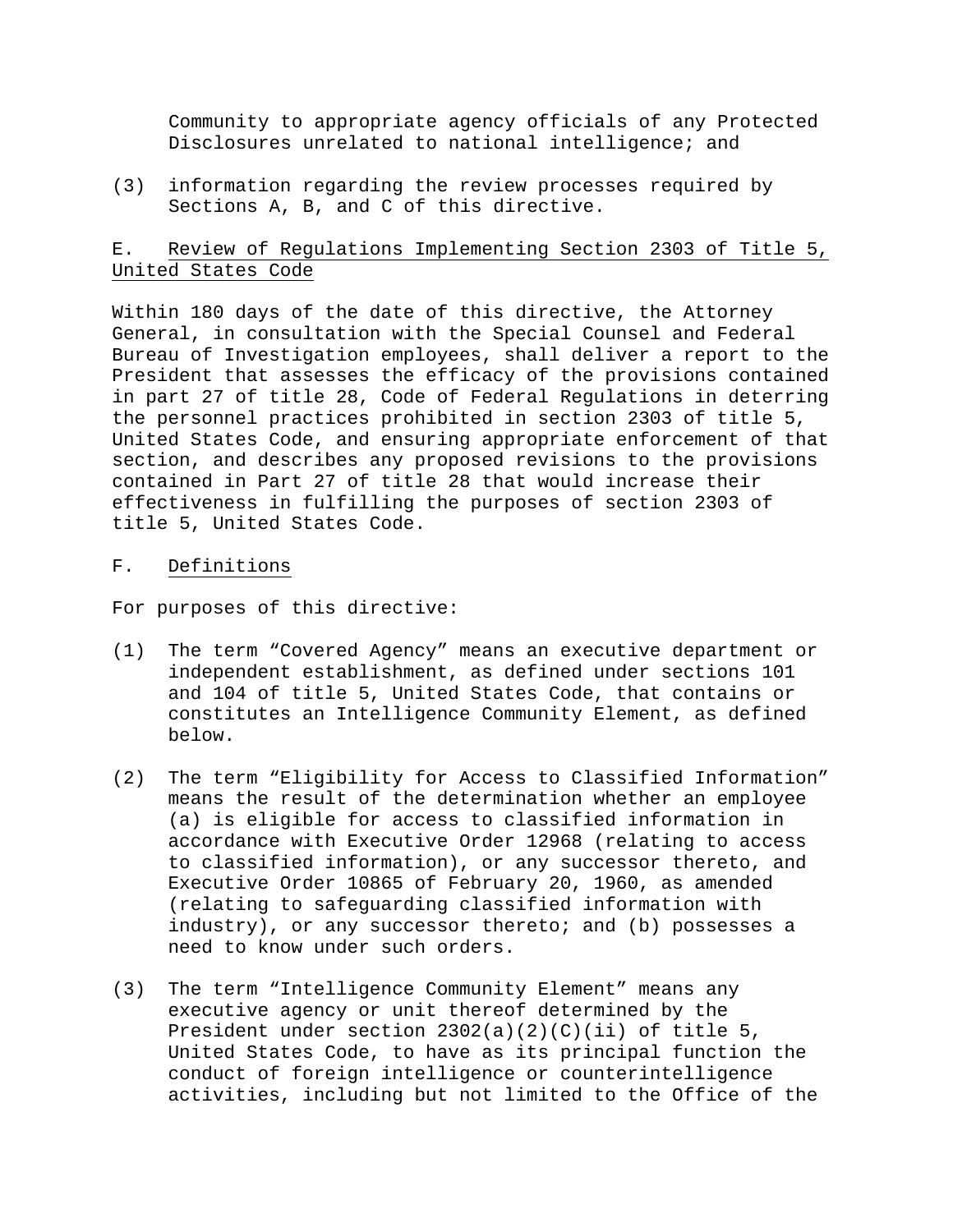DNI, the Central Intelligence Agency, the National Security Agency, the Defense Intelligence Agency, the National Geospatial-Intelligence Agency, and the National Reconnaissance Office. For purposes of this directive, the term "Intelligence Community Element" does not include the Federal Bureau of Investigation.

(4) The term "Personnel Action" means an appointment, promotion, detail, transfer, reassignment, demotion, suspension, termination, reinstatement, restoration, reemployment, or performance evaluation; a decision concerning pay, benefits, or awards; a decision concerning education or training if the education or training may reasonably be expected to lead to an appointment, reassignment, promotion, or performance evaluation; a decision to order psychiatric testing or examination; and any other significant change in duties, responsibilities, or working conditions.

The term "Personnel Action" does not include the termination of an employee pursuant to section 1609 of title 10, United States<br>Code. The term "Personnel Action" does not include the The term "Personnel Action" does not include the termination of an employee pursuant to section 102A(m) of the National Security Act of 1947, section 104A(e) of the National Security Act of 1947, or section 7532 of title 5, United States Code, so long as the official authorized by those provisions to terminate the employee (and not his or her delegee) (i) determines that the alternative legal procedures to terminate the employee cannot be invoked in a manner consistent with the national security and (ii) promptly notifies the Inspector General of the employing agency. The term "Personnel Action" does not include actions taken with respect to a position that the agency head has designated, prior to the action as being of a confidential, policy determining, policymaking, or policy advocating character. The term "Personnel Action" does not include actions taken with respect to a member of the Armed Forces, as used in section 1034 of Title 10, United States Code. The term "Personnel Action" does not include any actions taken prior to the issuance of this directive.

(5) The term "Protected Disclosure" means:

(a) a disclosure of information by the employee to a supervisor in the employee's direct chain of command up to and including the head of the employing agency, to the Inspector General of the employing agency or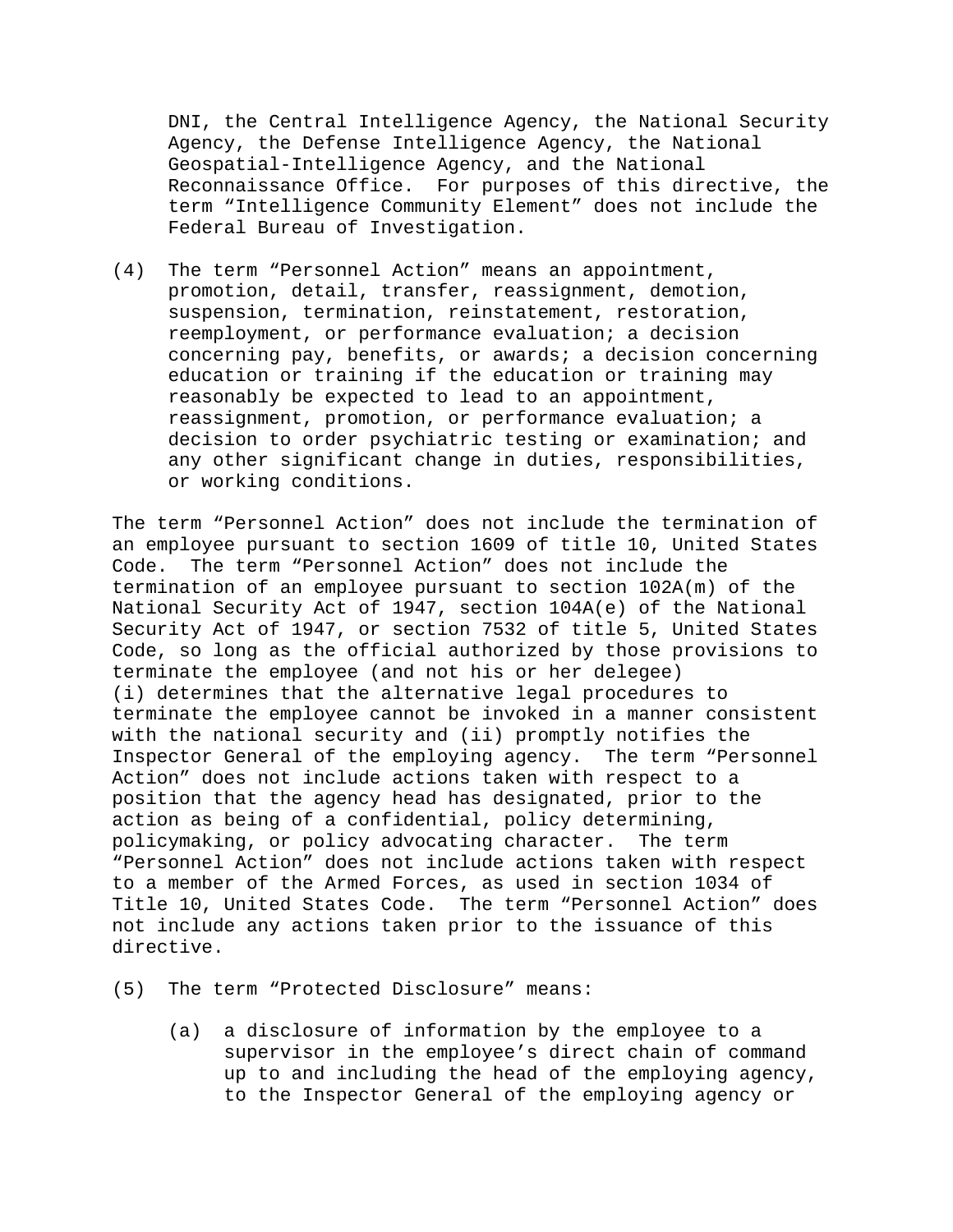Intelligence Community Element, to the Director of National Intelligence, to the Inspector General of the Intelligence Community, or to an employee designated by any of the above officials for the purpose of receiving such disclosures, that the employee reasonably believes evidences (i) a violation of any law, rule, or regulation; or (ii) gross mismanagement, a gross waste of funds, an abuse of authority, or a substantial and specific danger to public health or safety;

- (b) any communication described by and that complies with subsection  $(a)(1)$ ,  $(d)$ , or  $(h)$  of section 8H of the Inspector General Act of 1978 (5 U.S.C. App.); subsection (d)(5)(A) of section 17 of the Central Intelligence Agency Act of 1949 (50 U.S.C. 403q); or subsection  $(k)(5)(A)$ ,  $(D)$ , or  $(G)$ , of section 103H of the National Security Act of 1947 (50 U.S.C. 403-3h);
- (c) the exercise of any appeal, complaint, or grievance with regard to the violation of Section A or B of this directive;
- (d) lawfully participating in an investigation or proceeding regarding a violation of Section A or B of this directive; or
- (e) cooperating with or disclosing information to an Inspector General, in accordance with applicable provisions of law in connection with an audit, inspection, or investigation conducted by the Inspector General,

if the actions described under subparagraphs (c) through (e) do not result in the employee disclosing classified information or other information contrary to law.

#### G. General Provisions

This directive shall be implemented in a manner consistent with applicable law, including all statutory authorities of the heads of agencies and Inspectors General, and does not restrict available rights, procedures, and remedies under section 2302(b) of Title 5, United States Code.

This directive is not intended to, and does not, create any right or benefit, substantive or procedural, enforceable at law